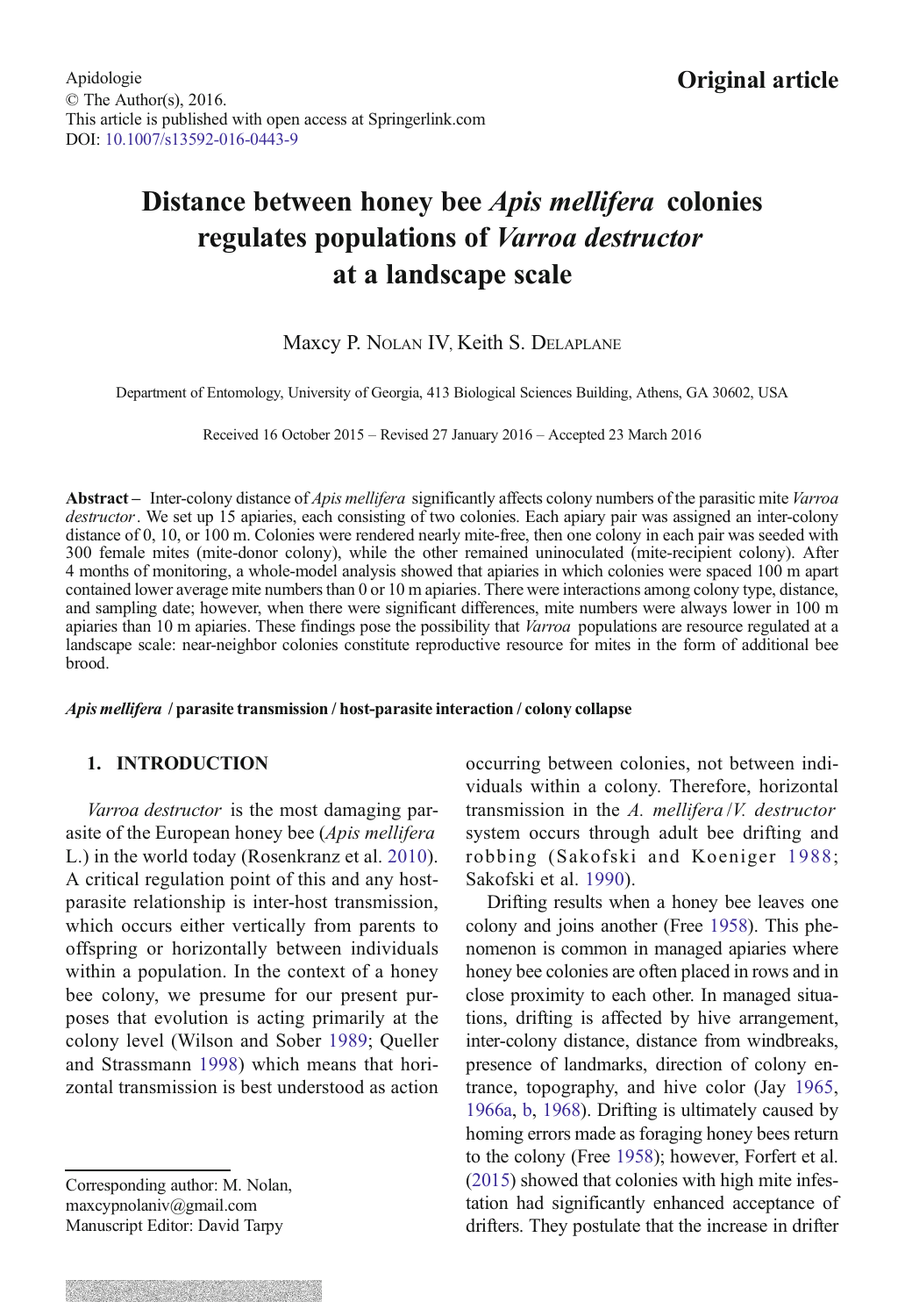acceptance is attributed to an impaired ability for guard bees to assess incoming heterocolonial foragers. It has been shown in numerous studies that developing honey bees parasitized by mites are less involved in brood care, hive ventilation, and food collecting (Annoscia et al. [2015\)](#page-7-0), and show reduced homing abilities (Kralj and Fuchs [2006\)](#page-8-0). A model calculated by Pfeiffer and Crailsheim [\(1998\)](#page-8-0) predicted that hives placed linearly 26 cm apart and facing the same direction contain up to  $42 \pm 6$  % alien workers.

High drifting rates lead to high mite transmission rates; reinfestation rates as high as 75.6 mites/ colony/day have been recorded in initially mitefree colonies whose nearest neighbor infested colonies were 200 m distant (Greatti et al. [1992](#page-8-0)). When Sakofski et al. ([1990](#page-8-0)) monitored weekly immigration of mites throughout a season, they found no difference in mite migration when colonies were placed within a row of infested nearest neighbors or when colonies were placed 10 m away from infested neighbors.

Frey and Rosenkranz [\(2014](#page-8-0)) found that colonies located in areas with high colony density (>300 colonies within flight range of test colonies) had significantly higher mite invasion over a 3.5 month period compared to colonies in a low density area (50 small nucleus colonies treated for mites before the study). Immigration rate in high density colonies averaged  $462 \pm 74$  mites per colony over the 3.5-month period, while low density colonies received  $126 \pm 16$  mites.

Mite reinfestation and subsequent population increase were attributed to an increase in honey bee colony density by Seeley and Smith [\(2015](#page-8-0)). Colonies in their study consisted of 24 hives painted the same color, with entrances facing the same direction, and placed ∼1 m apart in highdensity apiaries or 21–73 m apart in low-density apiaries. Colonies that swarmed in low-density apiaries had lower mite numbers and were able to maintain low mite levels, leading to an increase in winter survival. Colonies in high-density apiaries showed a reduction in mites immediately after swarming; however, mite numbers quickly rebounded, leading to increased winter mortality. This rebound in mite population in high-density colonies was attributed to an influx of mites via drifting and robbing from non-swarming colonies within the apiary. The high-density apiary was found to have significantly more drone drift than the low-density apiary. This marked increase in drone drift is a potential explanation for the rapid transmission of mites among colonies in the highdensity apiary.

Frey et al. ([2011](#page-8-0)) found no significant difference in number of mites transferred from heavily infested colonies into colonies located at distances of 1, 30, 400, 1300, or 1500 m. The number of invading mites per colony raged from 85 to 444 mites within the 2-month test period. The authors noted that during the testing period, there was little forage available, and therefore colonies at all distances potentially robbed weakened and collapsed, heavilyinfested colonies. This might explain the relatively equal number of transferred mites observed over varying distances.

Horizontal transmission of mites is known to occur through robbing and drifting, even at great distances, and an increase in colony numbers within the flight range of any one colony amplifies the number of invading mites. Epidemiological theory predicts that a parasite's virulence evolves to higher levels in populations with higher levels of horizontal transfer of the parasite (Bull [1994;](#page-7-0) Nowak and May [1994](#page-8-0)). In the V. destructor/A. mellifera relationship, increasing mite populations, whether by horizontal transmission (immigration) or endemic growth, are associated with increasing host colony morbidity and eventual death (Harbo [1996;](#page-8-0) Delaplane and Hood [1999;](#page-8-0) Seeley and Smith [2015](#page-8-0)). Therefore, it is important to explore the effects of colony distance on horizontal transmission of *Varroa*, not only because closer distances increase immigration and lead to greater populations of mites and greater colony morbidity, but also because increases in host population densities are predicted to select for more virulent strains of parasites.

Owing to a long history of beekeeping, there are two ways to think about inter-colony distance in the context of mite transmission and virulence in A. mellifera : that existing in natural unmanaged bee populations and that encountered in managed apiaries. Average inter-colony distances in nature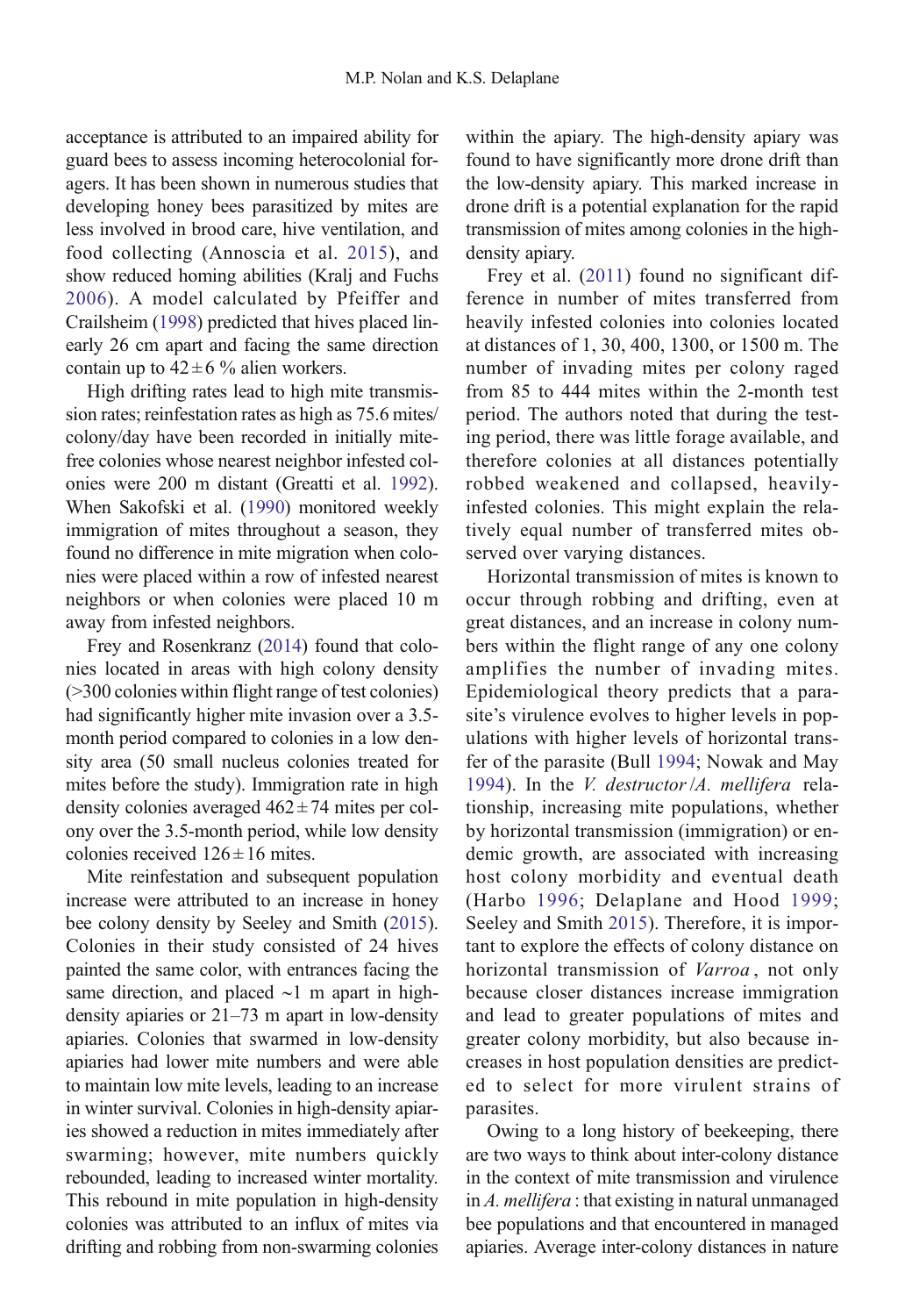<span id="page-2-0"></span>

Figure 1. Interaction between colony donor type (mite-donor or -recipient) and sampling episode. Episodes before donor colonies were inoculated with mites are omitted. Different letters indicate significant differences between colony type within sampling episode. Error bars represent SE of the least squares means separation.

range from 304 to 4848 m (mean = 2326  $\pm$  SD = 1031, *n* = 45; derived from Figure 1, Seeley et al. [2015\)](#page-8-0), whereas distances in apiaries are smaller by orders of magnitude; inter-colony distances of 1 m are not uncommon. With a range of possibilities this wide, we decided to focus on and replicate inter-colony distance to nearest neighbor as a driver in mite emigration and population growth.

In the present study, we placed mite-free colonies at distances of 0, 10, or 100 m from a nearest neighbor mite-infested colony and monitored mite levels and subsequent colony strength over a season. Our design differs from others because it replicates inter-colony distance and standardizes nearest neighbor condition while approaching inter-colony distances realistic for both natural and managed situations.

## 2. MATERIALS AND METHODS

The study utilized 15 apiaries, each comprised of two honey bee colonies. Each apiary pair was randomly assigned one of three inter-colony distances: 0, 10, or

100 m (5 apiaries each distance). Apiaries were located at least 3.2 km from each other or any other known honey bee colony; all were within 24 km of Athens, Georgia, USA (33.9500°N, 83.3833°W). Hives within each apiary were painted the same color and were faced in the same cardinal direction, at the same elevation, to normalize drifting propensity within the apiary.

Colonies were started on 14–15 Jun 2012 from three-pound (1.4 kg) packages and mated queens purchased from the same supplier. All packages were rendered nearly mite-free by treatment with 2.8 % oxalic acid solution, applied at the rate of 3.0 mL solution per 1000 bees, and using the protocol of Aliano and Ellis ([2009](#page-7-0)), which is expected to reduce mite levels by >90 %. Treatment was given 3 days after packages were made, and bees remained in packages 3 days post-treatment. Packages were housed in standard 10-frame Langstroth hives with screen bottom boards. Each colony was given two drawn combs and eight undrawn waxed plastic frames. Honey supers were added mid-summer to accommodate incoming nectar. Queen excluders were used, and colonies were fed 1:1 sugar water mixture as needed.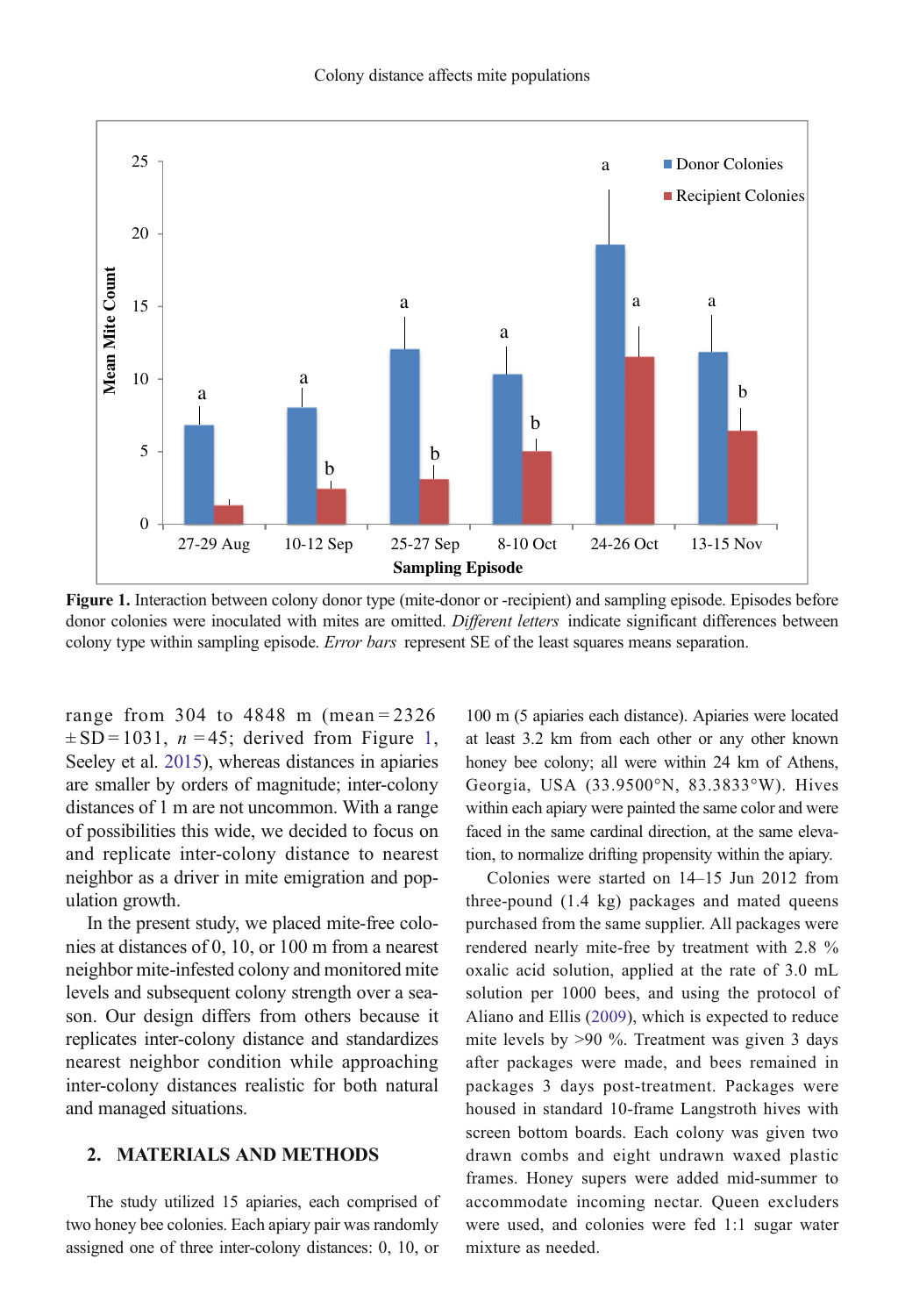<span id="page-3-0"></span>One colony in each apiary pair was randomly selected to receive 300 mites (donor colony). Inoculations were carried out 31 Jul–9 Aug. Live mites were collected from off-site, heavily-infested colonies by dusting top bars with powdered sugar and collecting mites that fell through screen bottom boards onto a white piece of corrugated plastic. Mites from multiple colonies were collected in this fashion, pooled together in the field, brought back to the lab, and counted into 300-mite cohorts. Mites were gently washed under lukewarm water to remove sugar, transferred onto moistened filter paper, and kept in an incubator at 32 °C and ∼40 % relative humidity until inoculation. All mite inoculations were performed the same day as mite collection and were carried out by removing a brood frame from the target colony, brushing off adult bees, laying the frame horizontally across the hive, and gently pouring 300 mites onto an area of open brood. The frame was left in this position until mites were able to enter brood cells or hold onto cells. The frame was then carefully returned to the colony.

Relative mite counts were made using sticky screen counts on bottom boards on 14–19 Jun, 19– 22 Jun, 29 Jun–2 Jul, 13–17 Jul, 27–29 Aug. 10–12 Sep, 25–27 Sep, 8–10 Oct. 24–26 Oct, and 13–15 Nov. Only sampling episodes from 27–29 Aug through 13–15 Nov were included in statistical analyses, since donor colonies were not inoculated until 31 Jul-9 Aug; however, sampling prior to donor inoculation was done to ensure that colonies were as free of mites as possible. Baseline mean mites collected over all colonies for the first sampling episode, 14–19 Jun, was  $167.6 \pm 31.2$  (mean  $\pm$  SE). The means had reduced to  $4.1 \pm 1.3$  by the subsequent episode, 19–22 Jun. A treatment using the miticide Amitraz was administered after the 19–22 Jun sampling episode to further lower incipient mite levels. On the subsequent two sampling episodes, 29 Jun–2 Jul and 13–17 Jul, mean mite numbers had dropped to  $1.4 \pm 0.4$  and  $0.1 \pm 0.1$ , respectively. On the 13–17 Jul sampling episode, no colony had more than one mite on a sticky screen count. In addition to relative sticky screen counts, total mite populations were determined at the start and conclusion of the study. Obtaining total mite populations required determining number of mites in brood and summing with phoretic mites on adult bees. Mites in brood were estimated by uncapping 100 worker bee brood cells and inspecting for mites. Phoretic mites were assessed using the alcohol wash method (∼300 adult bees) (Dietemann et al. [\(2013\)](#page-8-0).

Total adult bee population, capped worker brood, and capped honey were estimated following section 4.2 in Delaplane et al. ([2013](#page-8-0)). By knowing total adult bees and total capped brood, we were able to estimate colony mite populations. The ratio of mites in brood to total mites in each colony was determined as a proxy measure of fecundity of the mite population as described by Harbo ([1996](#page-8-0)).

Analyses of sticky screen counts were conducted using the mixed model GLIMMIX procedure, SAS Institute 1992, recognizing inter-colony distance (0, 10, or 100 m), colony type (mite-donor or -recipient), and sampling episode as fixed effects and apiary replication as random effect. The data were analyzed using a GLIMMIX model coded for a Poisson distribution to account for conditional residuals showing skewness in the data. Tests were run for all two- and three-way interactions among fixed effects. Model means are reported for distance, colony type, and relevant interactions, but multiple comparisons (using Holm-Tukey) were run on least squares means.

The colony strength analysis also used the mixed model GLIMMIX procedure, SAS Institute 1992, recognizing inter-colony distance and colony type as fixed effects. In the case of bee population and capped brood cells, the initial values for these parameters at start-up were included as covariates but later discarded when they failed to explain any variation in the models.

# 3. RESULTS

Sticky screen mite drop counts were significantly affected by all three main effects: apiary intercolony distance  $(F = 3.8, df = 2, 12, P = 0.05)$ , colony type (mite-donor or -recipient)  $(F = 17.6, df = 1$ , 12,  $P = 0.001$ ), and sampling episode ( $F = 54.0$ ,  $df = 5120$ ,  $P < 0.0001$ , Table [I](#page-4-0)). Additionally, there were significant interactions between colony type\*sampling episode  $(F = 8.2, df = 5120,$  $P \le 0.0001$  $P \le 0.0001$ , Figure 1), distance\*sampling episode  $(F = 3.6, df = 10,120, P = 0.0003, Figure 2), and$  $(F = 3.6, df = 10,120, P = 0.0003, Figure 2), and$  $(F = 3.6, df = 10,120, P = 0.0003, Figure 2), and$ colony type\*distance\*sampling episode  $(F = 2.1$ , df = 10,120,  $P = 0.03$ , Figure [3\)](#page-5-0).

When pooled by apiary inter-colony distance, the whole model analysis showed that mean mite counts were separated by Holm Tukey in the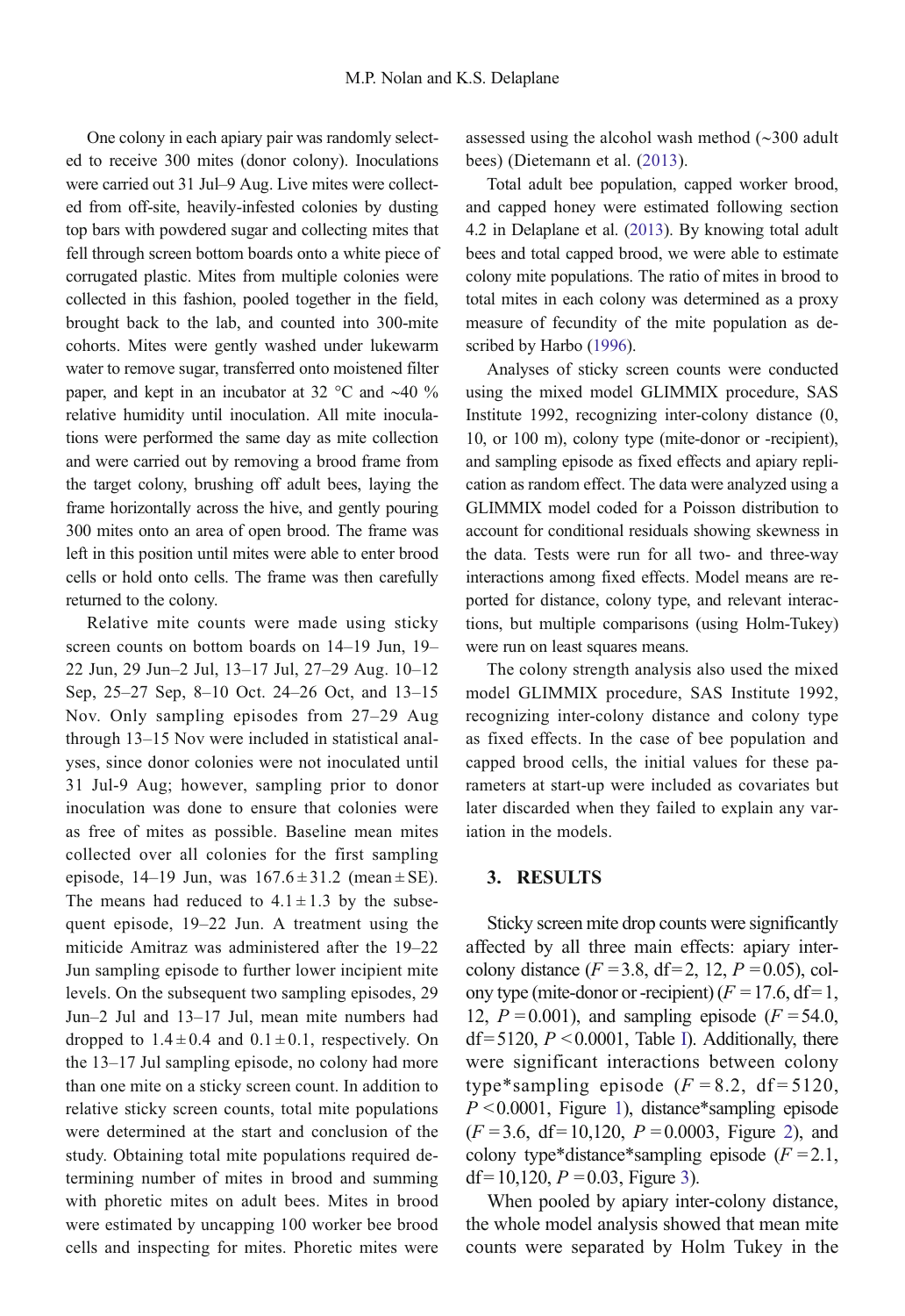| $27-29$ Aug    | $10-12$ Sep     | $25 - 27$ Sep   | $8-10$ Oct     | $24 - 26$ Oct   | $13 - 15$ Nov  |
|----------------|-----------------|-----------------|----------------|-----------------|----------------|
| $2.6 \pm 0.4a$ | $3.8 \pm 0.5$ h | $4.7 \pm 0.6$ b | $6.1 \pm 0.7c$ | $12.9 \pm 1.3d$ | $7.5 \pm 0.8c$ |

<span id="page-4-0"></span>**Table I.** Model means  $(\pm SE)$  for mite sticky screen drop counts pooled by sampling episode over all distances and mite-donor/-recipient colonies.

Counts with different letters are significantly different at  $P \le 0.001$ . Analyses (see text) were run on least squares means. In all cases,  $n = 30$ 

following pattern: 100 m apiaries  $\leq$  (0 or 10 m apiaries) with means of  $6.0 \pm 0.9$  (mean  $\pm$  SE),  $n = 60$  in 100 m apiaries;  $9.4 \pm 1.0$ ,  $n = 60$  in 10 m apiaries; and  $9.2 \pm 1.3$  n = 60 in 0 m apiaries.

When pooled by colony type, mite-donor colonies had significantly more mites  $11.4 \pm 1.0$  $n = 90$  than recipient colonies  $5.0 \pm 0.6$   $n = 90$ .

Table I shows model means for sticky screen counts pooled by sampling episode. The data shows that mite populations significantly increased over the study period and then moved downward on the last sampling episode, a pattern typical of mite populations as winter approaches and honey bee brood production contracts.

Figure [1](#page-2-0) shows the interaction of colony type and sampling episode. Donor colonies had significantly higher sticky screen counts than recipient colonies on all episodes except 24–26 Oct.

Figure 2 shows the interaction between apiary inter-colony distance and sampling episode. Mean mite counts on sticky screens were significantly higher in 10 m apiaries compared to 100 m apiaries on both the 25–27 Sep and 13–15 Nov sampling episodes. Otherwise, there were no differences by distance on other episodes, nor did the patterns necessarily match 25–27 Sep or 13–15 Nov.

Figure [3](#page-5-0) shows interactions among colony type\*distance\*sampling episode.

For donor colonies, mean mite counts were significantly higher in the 10 m apiaries compared to 100 m apiaries on the 25–27 Sep and 13–15 Nov sampling episodes. For recipient colonies,



Figure 2. Interaction between apiary inter-colony distance and sampling episode. Episodes before donor colonies were inoculated with mites are omitted. Different letters indicate significant differences among colony distances within sampling episode. Error bars represent SE of the least squares means separation.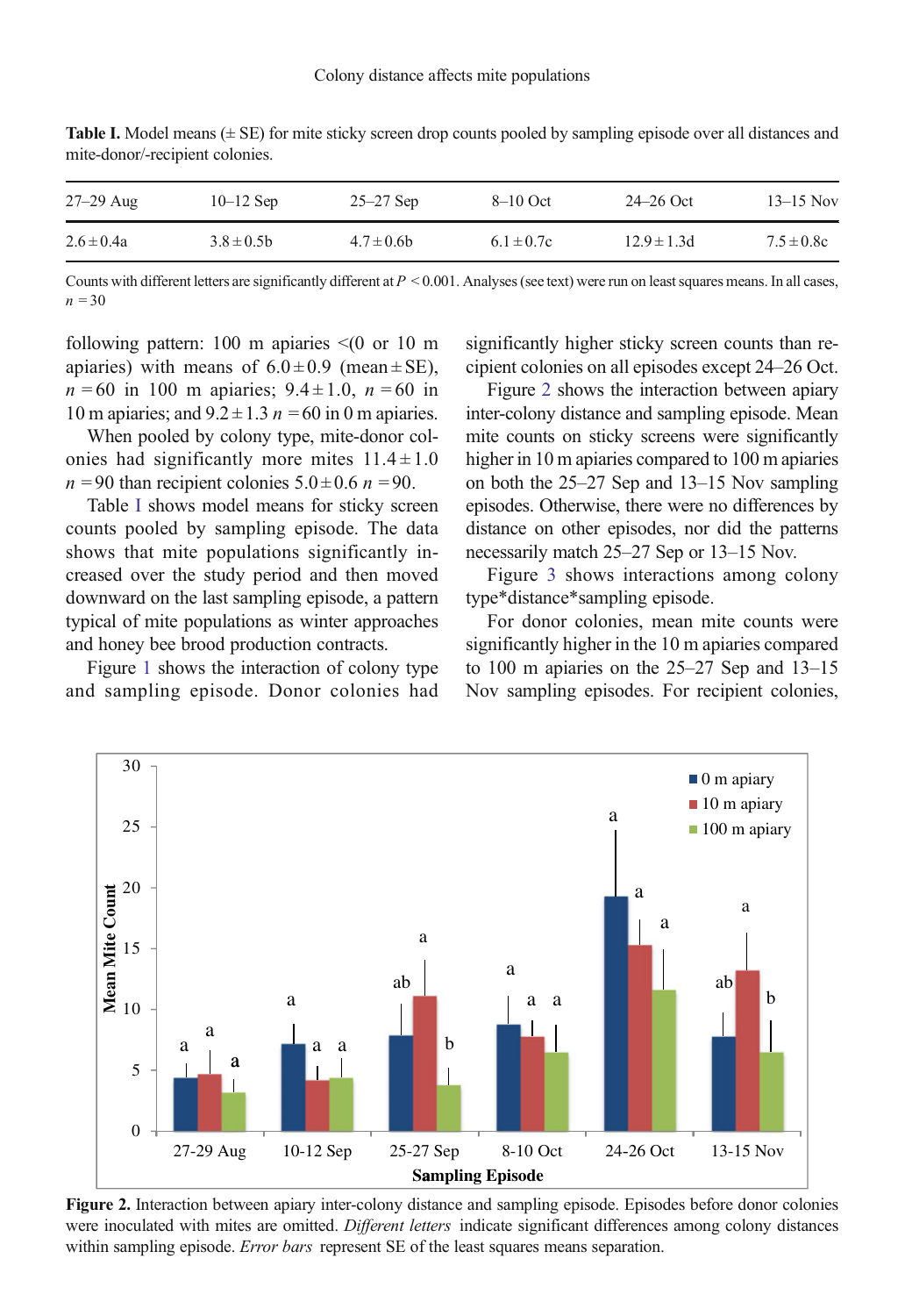<span id="page-5-0"></span>

Figure 3. Interaction between colony distance, colony donor type (mite-donor or -recipient), and sampling episode. Episodes before donor colonies were inoculated with mites are omitted. Different letters indicate significant differences among colony distances within colony donor type (mite-donor or -recipient) and sampling episode. Error bars represent SE of the least squares means separation.

mean mite counts were significantly higher in 10 m apiaries compared to 100 m apiaries on the 25– 27 Sep and 8–10 Oct sampling episodes. There were no differences among distances by colony type on other sampling episodes, nor did the patterns necessarily match those episodes in which differences occurred.

Analyses of ending strength parameters found no significant effects of distance and colony type on adult bee populations, capped brood cells, total mites per colony, nor percent mites in brood  $(P \ge 0.05)$ . Nevertheless, natural means and *n* for each strength parameter are provided in Table [II](#page-6-0), grouped by apiary inter-colony distance.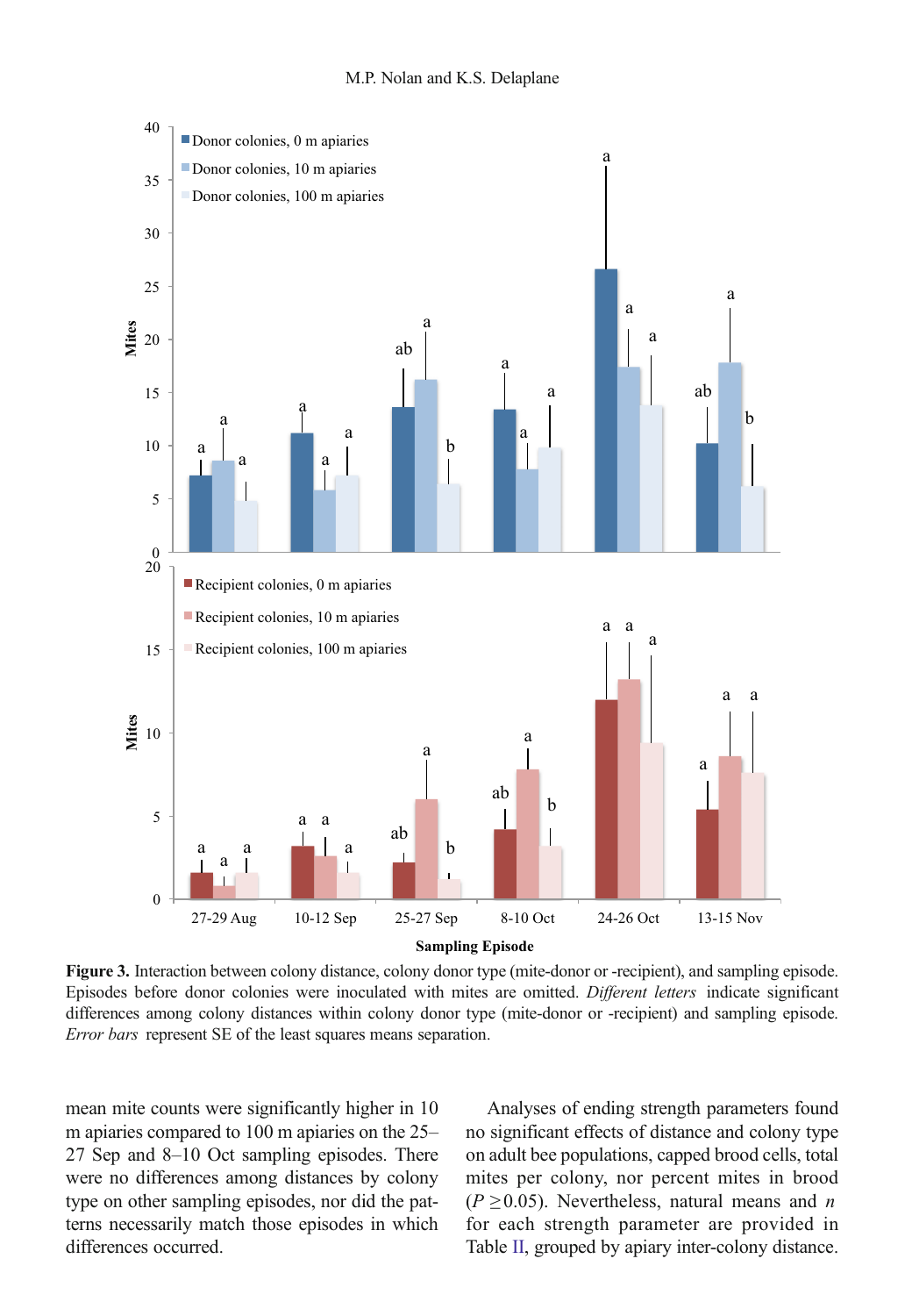|                        | 0 m apiaries   | 10 m apiaries  | 100 m apiaries  |
|------------------------|----------------|----------------|-----------------|
| Adult bees             | $7504 \pm 802$ | $7956 \pm 719$ | $8855 \pm 1139$ |
| Capped brood           | $669 \pm 479$  | $786 \pm 307$  | $1288 \pm 557$  |
| Total mite population  | $319 \pm 63$   | $589 \pm 114$  | $453 \pm 118$   |
| Percent mites in brood | $7\% \pm 5$    | $10\% \pm 5$   | 14 $\% \pm 7$   |

<span id="page-6-0"></span>**Table II.** Natural means  $(\pm SE)$  for adult bee populations, capped brood cells, total mites per colony, and percent mites in brood. In all cases  $n = 10$ .

### 4. DISCUSSION

Our results add to a growing base of evidence that spatial structure of honey bee communities, in particular inter-colony distance, significantly affects colony Varroa mite numbers. By varying and replicating inter-colony distance over multiple apiaries, we were able to detect effects of nearest neighbor mitesource colony on mite transmission to uninfested colonies. Relative mite numbers were measured over a 4-month period in order to observe and compare changes in mite levels at different distances over time.

Mite numbers increased steadily from the 27– 29 Aug through 24–26 Oct sampling episodes and then showed a significant decrease in the 13–15 Nov episode (Table [I](#page-4-0)). This result is a predictable outcome of the fact that mite population growth is regulated in part by seasonal availability of bee brood (Fries et al. [1994](#page-8-0); Calis et al. [1999](#page-8-0); Vetharaniam [2012](#page-8-0)).

The trend for mite increase was similar in both donor and recipient colonies, with recipient colonies being significantly and predictably lower in all but one sampling episode (Figure [1](#page-2-0)). When pooled, donor colonies had significantly more mites than recipient colonies (see section [3](#page-3-0)).

We cannot discriminate whether mite growth over time was caused by drift, endemic mite reproduction, or a combination of the two, but finding overall mite levels significantly lower in the 100 m apiaries compared to 10 m apiaries suggests that drifting plays a significant part. This interpretation is supported by previous studies showing that increases in horizontal transmission directly correlate to increases in drift brought about by higher colony densities and smaller inter-colony distances (Sakofski and Koeniger [1988;](#page-8-0) Sakofski et al. [1990](#page-8-0); Sakofski [1991;](#page-8-0) Frey et al. [2011;](#page-8-0) Seeley and Smith [2015\)](#page-8-0). On the interaction analysis (Figure [2\)](#page-4-0), apiaries grouped by sampling episode differed depending on distance. However, on dates where significant differences were observed, the pattern was always 100 m apiaries having fewer mites than 10 m apiaries, with 0 m apiaries intermediate. It appears that the 0 and 10 m inter-colony distances were biologically indistinguishable with regard to bee drift and mite transmission, and we cannot offer a biological speculation why the 0 m apiaries interacted as intermediates.

The consistency of 100 m apiaries having fewer mites than 10 m apiaries is sustained in the three-way interaction of distance\*colony donor type\*sampling episode (Figure [3\)](#page-5-0). The continuity of lower mite numbers in the 100 m apiaries suggests a biologically meaningful threshold. This finding is consistent with that for the comparatively large inter-colony distances found in nature (range  $= 304 - 4848$  m, see section [1,](#page-0-0) Seeley et al. [2015\)](#page-8-0).

We expected effects on mite numbers across recipient colonies at different intercolony distances due to varying rates of horizontal mite transmission; however, variation across donor colonies was unexpected. Furthermore, donor colonies followed similar mite progression patterns observed for recipient colonies (Figure [3](#page-5-0)). One hypothesis that explains higher mite numbers in donor colonies in more closely spaced apiaries posits that competition for larval hosts is less keen in those apiaries than in apiaries with colonies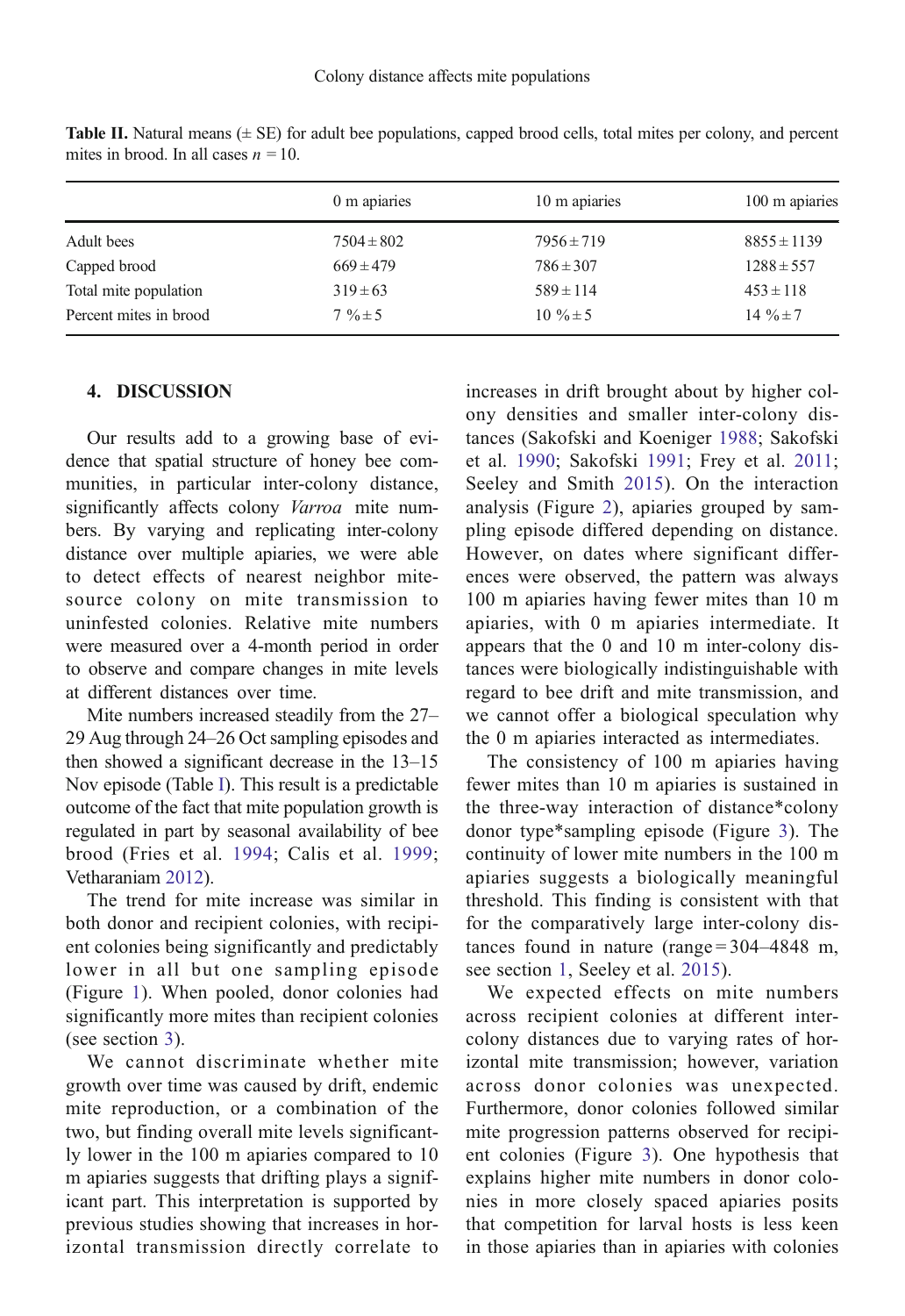<span id="page-7-0"></span>100 m from their nearest neighbor. An increase in horizontal transmission enabled mites to more quickly exploit brood of the nearby and relatively mite-free recipient colonies. Indeed, an important component regulating colony mite population growth is availability of honey bee brood (Calis et al. [1999\)](#page-8-0). Our findings suggest the possibility that this intra-colony mite population model can be expanded to the level of colony community at a landscape scale.

As shown in Table [II](#page-6-0), we found no effects of apiary inter-colony distance on numerous proxy measures of colony fitness. This result is likely an artifact of the relatively short time scale of the study; honey bee colonies with low initial mite populations do not show deleterious effects of mite infestation in temperate latitudes such as Georgia, USA, until at least two seasons of unregulated growth (Calis et al. [1999\)](#page-8-0). By utilizing colonies that were virtually mitefree at the onset, even donor colonies seeded with 300 adult female mites failed to reach the economic treatment threshold of 59–187 mites per 24 h sticky screen drop established by Delaplane and Hood [\(1999\)](#page-8-0) for the American Southeast and later confirmed by Delaplane et al. [\(2010\)](#page-8-0).

However, the close association between mite population growth and increasing colony morbidity is firmly established (Harbo [1996](#page-8-0); Delaplane and Hood [1999;](#page-8-0) Delaplane et al. [2010](#page-8-0)), and the decrease in apiary-level counts of parasitic Varroa mites we detected at increasing inter-colony distances is consistent with epidemiological theory that predicts decrease in parasite transmission and virulence at decreasing host densities (Bull 1994; Nowak and May [1994](#page-8-0); Lipsitch et al. [1996;](#page-8-0) Fries and Camazine [2001](#page-8-0); Schmid-Hempel [2011](#page-8-0)). Furthermore, crowding of colonies within apiaries (Seeley and Smith [2015\)](#page-8-0) and crowding of apiaries within landscapes (Frey and Rosenkranz [2014](#page-8-0)) have been independently shown to increase mite transmission. The current study builds upon these and other studies by replicating inter-colony distance and detecting evidence of Varroa population regulation by brood availability at the level of landscape.

# ACKNOWLEDGMENTS

The authors acknowledge the following funding sources: the Myron Schaer Endowment at the Department of Entomology, University of Georgia, the US Department of Agriculture, and the US National Institutes of Health. We thank Stéphane Pietravalle and Giles Budge for contributing helpful comments on experimental design. Additionally, we thank the efforts of the University of Georgia Honey Bee Lab staff and especially Jennifer Berry, Ben Rouse, and Nicholas Weaver for their assistance in maintaining honey bee colonies and collecting data.

## OPEN ACCESS

This article is distributed under the terms of the Creative Commons Attribution 4.0 International License (http://creativecommons.org/licenses/by/4.0/), which permits unrestricted use, distribution, and reproduction in any medium, provided you give appropriate credit to the original author(s) and the source, provide a link to the Creative Commons license, and indicate if changes were made.

La distance entre les colonies de l'abeille Apis mellifera régule les populations de Varroa destructor à l'échelle du paysage

Apidae/mode de transmission/interaction hôte-parasite/ effondrement des colonies

Die Entfernung zwischen Völkern der Honigbiene reguliert die Populationen von Varroa destructor im Bereich der Landschaftsskala

Apis mellifera /Parasitenübertragung/Wirts-Parasiteninteraktion/Völkerzusammenbruch

## **REFERENCES**

- Aliano, N.P., Ellis, M.D. (2009) Oxalic acid: a perspective tool for reducing Varroa mite populations in package bees. Exp. Appl. Acarol. 48 (4), 303–309
- Annoscia, D., Del Piccolo, F., Covre, F., Nazzi, F. (2015) Mite infestation during development alters the in-hive behaviour of adult honeybees. Apidologie 46 (3), 306–314
- Bull, J.J. (1994) Perspective Virulence. Evolution 48 (5), 1423–1437